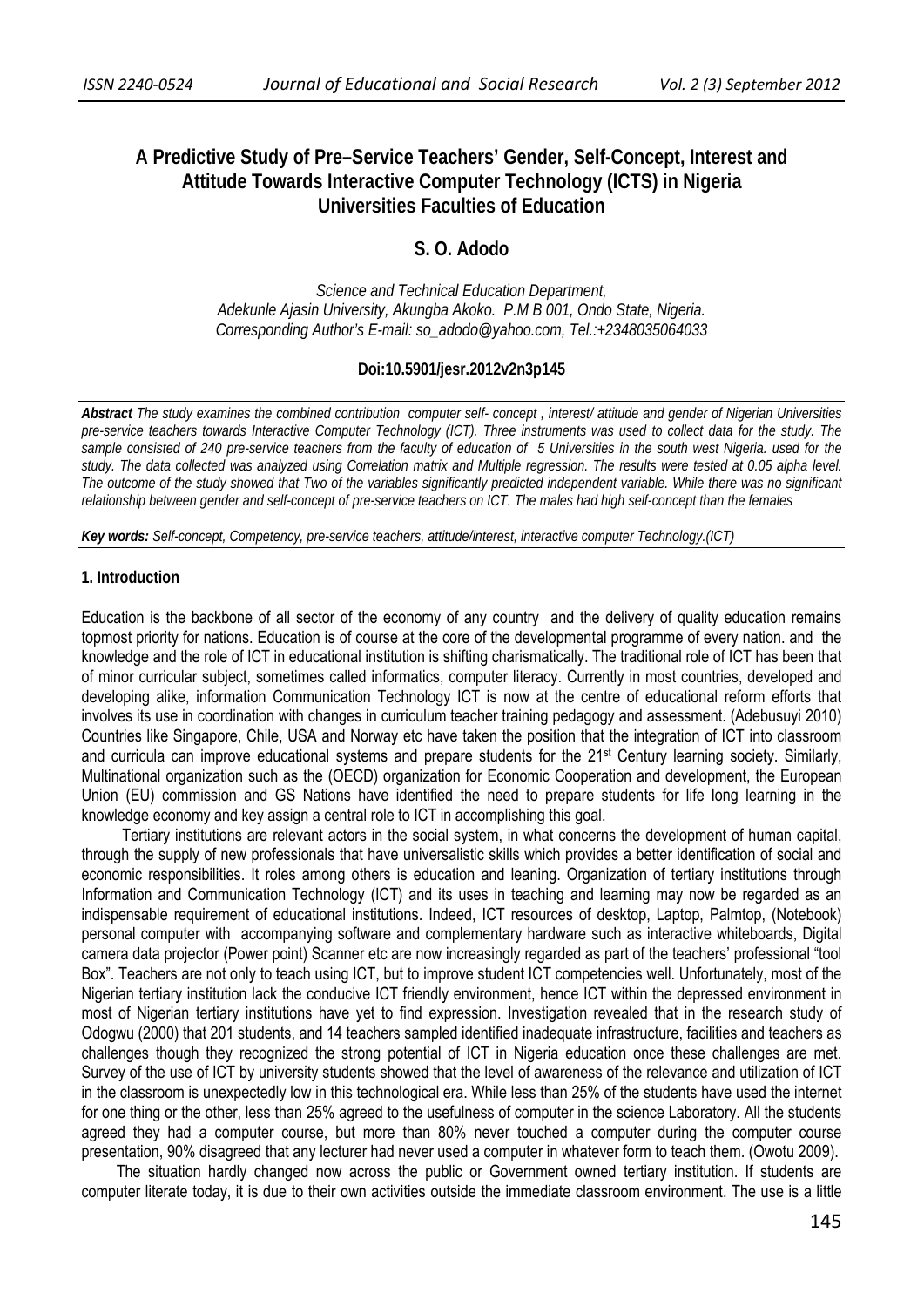bit different in the private tertiary institutions. The difference tied to the fact that some of these private institutions are in a more socio-economically advantaged, a more endowed Physical emotional environment, higher parental expenditure on the learners' education and good class size which are far from the perennial over-population in public tertiary institutions. It is against these backdrops of the perennial systematic inefficiencies and failure that the three critical actions led by UNESCO in collaboration with mentor states become all important capacity building of teacher training institution in 46 countries in sub-Sahara Africa including Nigeria that aims to provides a conducive institutional environment for preservice and continuing in-service teachers. In 2006 UNESCO followed this situation analysis with the launch of the reform project known as the Teachers Training Initiative for Sub-Saharan Africa (TTISSA) based on need for quality training, supply, status and retention of teachers (Owhotu 2009). Advancing minimum quality standards for qualify teacher can only work when the condition of life and work are improved and if a democratic political climate where teacher are consulted and empowered exist(UNESCO). The case is yet to get to the idea state/condition in Nigeria and hence the incessant strike by ASUU in Nigeria Clamoring for an improvement in the present environmental condition of the tertiary institution facilities equipment and infrastructure. Strategies put in place by UNESCO, TTISSA which strongly emphasize 25% of National Budget on Education, training of trainers and school heads, the setting up of documentation centres and teacher support centres and university school of Education, the National use of technologies, the development and use of research and co-operation with universities (UNESCO 2005) Illustrate the gaps that characterized prevailing learning environment in Nigeria

A cursory look at the quantity of education in Nigeria is along way far from achieving the goals of education for all by 2015 or fulfilling the dream of being one of the largest economist in the world by the year 2010. It is the aspiration of any nation to provide quality education to her citizenry, since no nation can rise above the quantity of her education (Jekoyinta, 2005). Researchers are advocating integrating computers skills into the content area proclaiming that computer skills should not be taught in isolation and that separate computer classes do not really help teachers learn to apply computer skills in meaningful ways. Bawden (2001) noted the increasing recognition that the end result of computer literacy does not mean gust to know how to operate computer, but to use technology as a tool for organization communication, research and problem solving purpose. It should be noted that specific computer skills are important for teachers. To learn "laundry list" approach does not provide an adequate model for teachers to transfer and apply skills from situation. Teachers may learn isolated skills fit together to solve problems and complete tasks but the ultimate is that teachers need to be able to use computers and other technologies with flexibility, creatively and purposefully.

Potter (2001) noted that individual computer skills taken to be meaningful when they are integrated within information problem solving process and teachers develop true information technology literacy when they have genuinely applied various information technology skills as part of the process involved in content delivery. With the growing numbers of student and teachers involved in most school system, some of the major applications of computer in education has being for school registration and class scheduling , test scoring, grading and , reporting. The computer is also useful to keep tract of all the subject each student has studied and the grade earned and all the records are stored in a database. One of the most important use of computers by the teacher is in the education delivery system. i.e. computers are programmed to deliver educational content "computer assisted instruction (CAI)".

 It could be noticed that in order to check examination malpractice the JAMB has gone on line both at registration and at writing the exams .Writing the post UTME exams in some Universities is through ICT. The big question is; From where do we expect these students to have got the knowledge required for all these task as requisite for them to pass these exams. Are they given the opportunity acquire any of the experience while they are in schools? The funny aspect of the matter is that some of the teachers handling these students by preparing them in various subjects for these exams appear not to be computer literate or are with diminutive competency in computer

### **2. Problem**

Adoption of ICTs in schools could be affected by a number of factors. These factor can be grouped into two (1) Contextual factors which refer to aspect of the environment in which ICT is used (2) Psycho-sociological factors (sex, age, teaching experience etc) which relate directly to the teachers knowledge willingness to adopt ICT. One expect the teachers to integrate technology into their leadership roles of teaching the young ones. But it was discovered that the inservice teachers attitude and interest at using these modern technology is very low with a far-reaching influence on their competency and their quality out-put in lesson delivery. To therefore revamp the education system in Nigeria, there is the need to produce technologically literate workforce with positive disposition to technology use and reasonable skills. Finding out the level of the pre -service teachers' competency, attitude and interest along side their gender will assist in diagnosing existing problems in the instructional process and possible area to help the teacher trainees. It is on this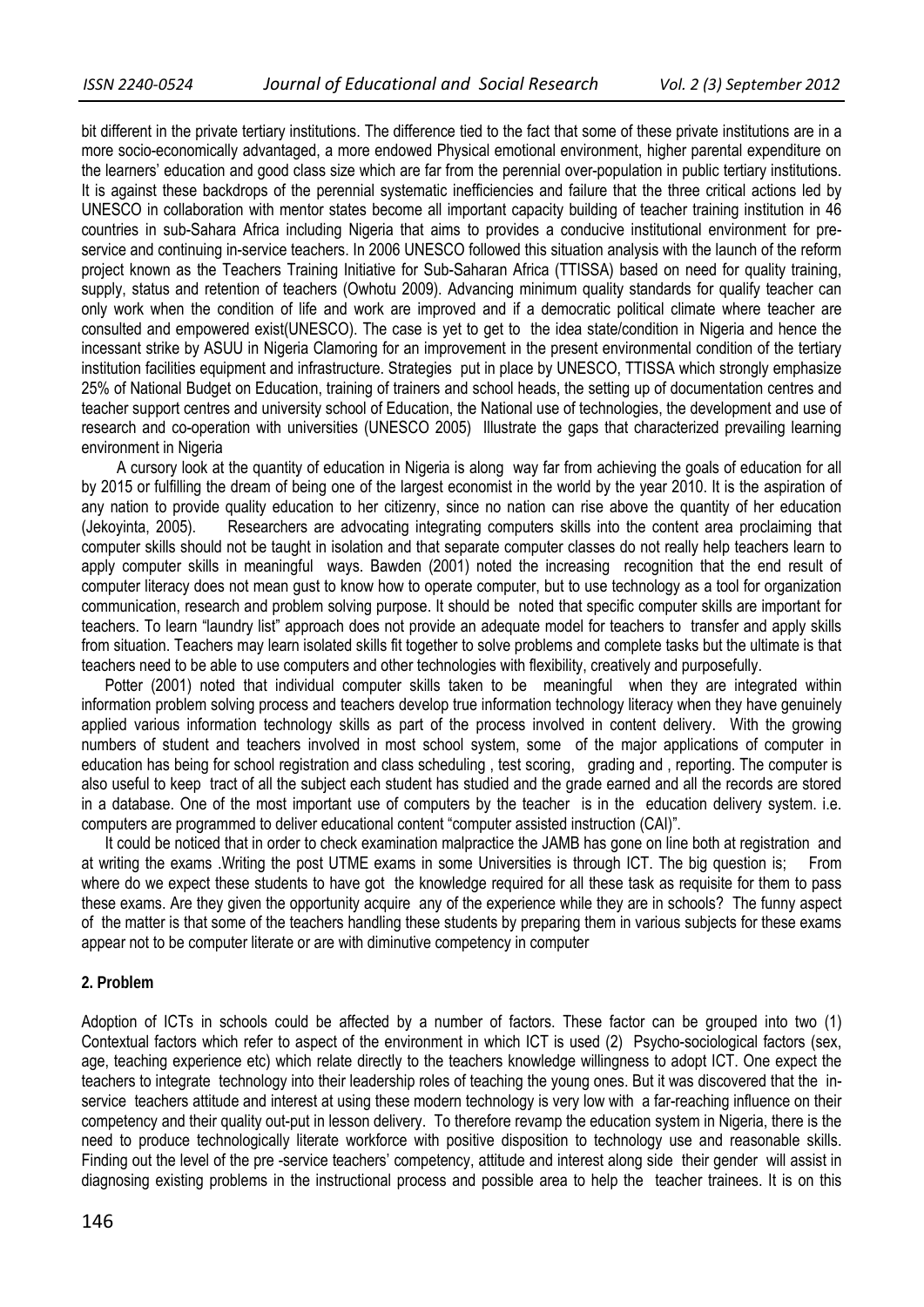premises that this study seek to find out the level of Pre-service teachers' competency and the contribution of some selected variables(Self-concept, interest/attitude and gender ) of pre-service teachers' towards ICT(s)

#### **3. Questions**

1 What is the contribution of the Pre-service teachers' self-concept, interest/attitude, and gender to the prediction of their competency towards Interactive Computer Technology ( ICT) ?

 2 What is the relative contribution of Pre-service teachers' self-concept, interest/attitude, and gender to the prediction of their competency towards Interactive Computer Technology ( ICT) ?

#### **3. Methodology**

The study is a descriptive study of the survey type to investigate the prediction of the criterion variables( self-concept, interest/attitude, and gender) on their competency towards Interactive Computer Technology ( ICT) ? All the State owned Universities in the south west Nigeria constitute the targeted population of study. The sample used for the study were 240 pre-service teachers from 5 Universities in the south west Nigeria. The 5 Universities were selected through simple random sampling technique. Out of the 240 subjects for the study, 130 female  $=$  54.2.% and 110 Male  $=$  45.8 % were selected through stratified random sampling technique . The Instruments used for the study were (i) Self Concept Scale (SCS) (ii) Interest/ Attitude to computer technology scale ( ICT S) and (iii) Computer Interactive skill scale (CISS) The self concept scale instrument used in the study was an adapted from Alaba (2010) which was an originally developed instrument by Camb and Silvester (2003) The instrument was developed to measure teachers' self concept to using computer. The validity of the instrument was done by test and measurement expert. The reliability of the instrument was established through test-re test method and the two scores obtained were correlated using Pearson Moment Correlation which yielded a co-efficient index  $r = 0.77$ . The attitude /Interest to computer technology scale instrument which contained 30 items, structured in 4-point scale ranging from 1-4 with strongly agree = 4, Agree = 3, Disagree = 3 and strongly disagree = 1. The psychometric property of the instrument was carried out by a test and measurement expert in order to ascertain it validity. Consideration was given to the suggestion raised before using the instrument. The reliability of the instrument through test retest method yielded a coefficient index  $r = 0.82$ . The third instrument Computer Interactive skill scale (CISS)This is a a self developed instrument measuring the computer interactive skills of the teachers to ascertain their competency at using computer. The questionnaire consisted of 5 item under 6 subdivision making a total of 30 items . It was structured in 4-point Likert scale ranging from 1- 4. To ascertain the validity of the instrument , it was given to a psychometrician and the comments were considered before using the instrument . The reliability of the instrument which was done through test-retest yielded a coefficient index r of 0.75

#### *3.1 Administration of Instruments*

The questionnaire were administered through 5 research assistants who visited the Universities to administer the instruments on the Pre-service teachers and collected them back immediately at different time of visit to the Universities. Inferential statistics of correlation matrix, and Multiple regression were used for the data analysis tested at 0 .005 alpha level.

#### Hypotheses Testing

 $(H<sub>01</sub>)$ : There is no significant relationship between the Pre-service teachers' predictive variables and ICT competency.

### **4. Results and Discussion**

**Table 1:** Correlation matrix of the relationship between Pre-service teachers' predictive variables and ICT competency.

|                            | Computer<br>Competency | Self-concept | Attitude/interest | Gender |
|----------------------------|------------------------|--------------|-------------------|--------|
| <b>Computer Competency</b> | 1.00                   |              |                   |        |
| Self-concept               | 0.1046                 | 1.00         |                   |        |
| Interest/Attitude          | $0.3407*$              | 0.3706*      | 1.00              |        |
| Gender                     | $0.2871*$              | $-0.1771$    | $0.5912*$         | 1.00   |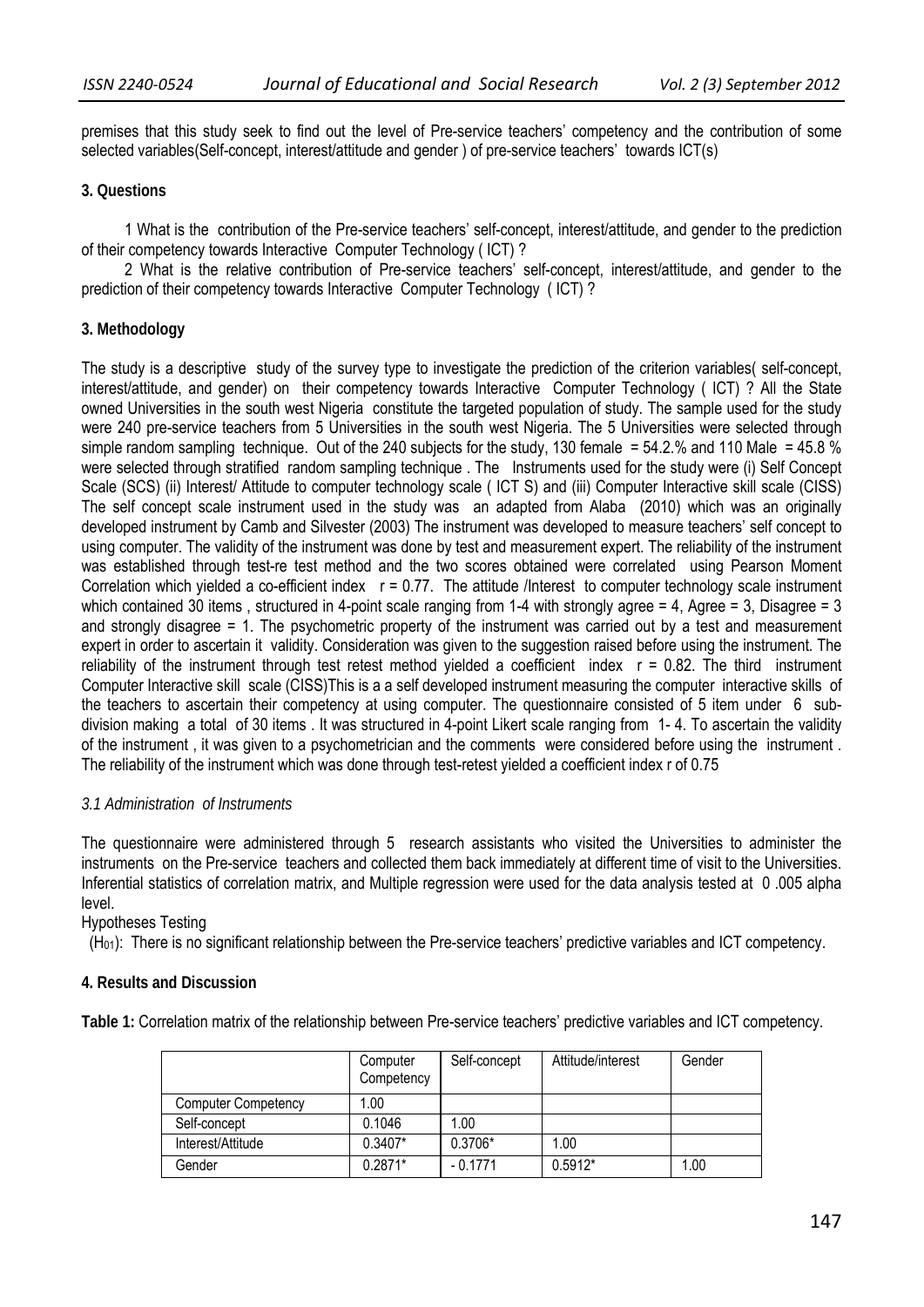Table 1 above shows the correlation between the pre-service teachers' predictive variables and ICT competency. The relationship between Interest/Attitude is significant, while the relationship between gender competency is also significant Also students' Interest/Attitude shows the highest relationship with r-calculated value of 0.5912 followed by gender as 0.2871 and self-concept is least at - 0.1771. There is also a positive relationship between Interest/attitude and selfconcept. while there is n o relationship between gender and self –concept . This by implication is that there is a significant difference between male and female self-concept to use ICT. and their computer capability.

| Source<br>Variation | Ο1 | Df  | Ss     | Ms    | f-cal | f-table | D      | Result      |
|---------------------|----|-----|--------|-------|-------|---------|--------|-------------|
| Regression          |    | u   | 23.263 | 7.544 | 29.69 | 3.89    | p≤0.05 | Significant |
| Residual            |    | 236 | 61.630 | 0.261 |       |         |        |             |
| Total               |    | 239 | 84.893 |       |       |         |        |             |

**Table 2:** Analysis of variance of Pre-service teachers' predictive variables and ICT competency.

Table 1b shows that f-cal is greater than f-tab, hence the hypothesis is rejected. By implication there is a low, positive significant relationship between pre-service teachers' predictive variables and ICT competency.

**Table 3**. Multiple regression analysis between students' predictive variables and ICT competency.

| Multiple                | $R = 0.5235$   |            |             |
|-------------------------|----------------|------------|-------------|
|                         | $R^2 = 0.2740$ |            |             |
| <b>Standard Error</b>   | 0.5110<br>$=$  |            |             |
| Variables in regression | В              | <b>SeE</b> | <b>Beta</b> |
| Interest/Attitude       | 0.4269         | 0.0540     | 0.4556      |
| Gender                  | 0.0938         | 0.0549     | 0.0963      |
| Self-concept.           | 0.0845         | 0.0549     | 0.0934      |
| Computer Competency     | $-0.1916$      | 0.185      |             |

Table 3 shows that the regression equation is as follows:

Computer Competence =  $0.43 \times$  Interest/Attitude  $\times 0.094 \times$  Gender x 0.085 Self-concept

By interpretation, putting other subjects aside, for every unit score increase in students' Interest/Attitude, there is a corresponding 0.43 unit score increase in ICT competency. Also, putting other subjects aside, for every unit score increase in gender there is a corresponding 0.094 unit score in their ICT competency. In the same vain putting other variables aside, for every unit score increase in Self-concept, there is a corresponding 0.085 unit score in students' ICT competency. Putting other variables aside, for every unit score increase in all other variables , there is a corresponding 0.19 unit decrease in students' ICT competency . The table also shows that there is a Multiple correlation of 0.5235 among the four variables. The degree of determination is 0.2740 among the four variables. By implication students' ICT competency can be accountable for 27% of the degree of variability among the other three variables.

#### **5. Discussion of Findings**

The result of the study revealed that male teachers in the teacher Industry are more computer friendly than their female counterpart as the study revealed that a significant difference exists in the computer skills between the male and females Pre-service teachers. The relationship between Interest/Attitude is significant, while the relationship between gender competency is also significant. The female self-concept to computer use is very low compared to their male counterpart. This is inline with Rekabdarkolaei & Amuei (2008) that female teachers are more anxious or less experienced , less confident in ICT competence. Mehloff, 2001 reported that there was no relationship between gender and teacher computer use but that Female teachers are more nervous and less confident about their computer skills ( Namlu & Ceyhan 2002 cited in Alaba, 2010).

Interest/Attitude shows the highest relationship with r-calculated value of 0.5912 followed by gender as 0.2871 and self-concept is least at 0.1771.This is inline with the report of Timothy et al (2010) that pre-service teachers in Singapore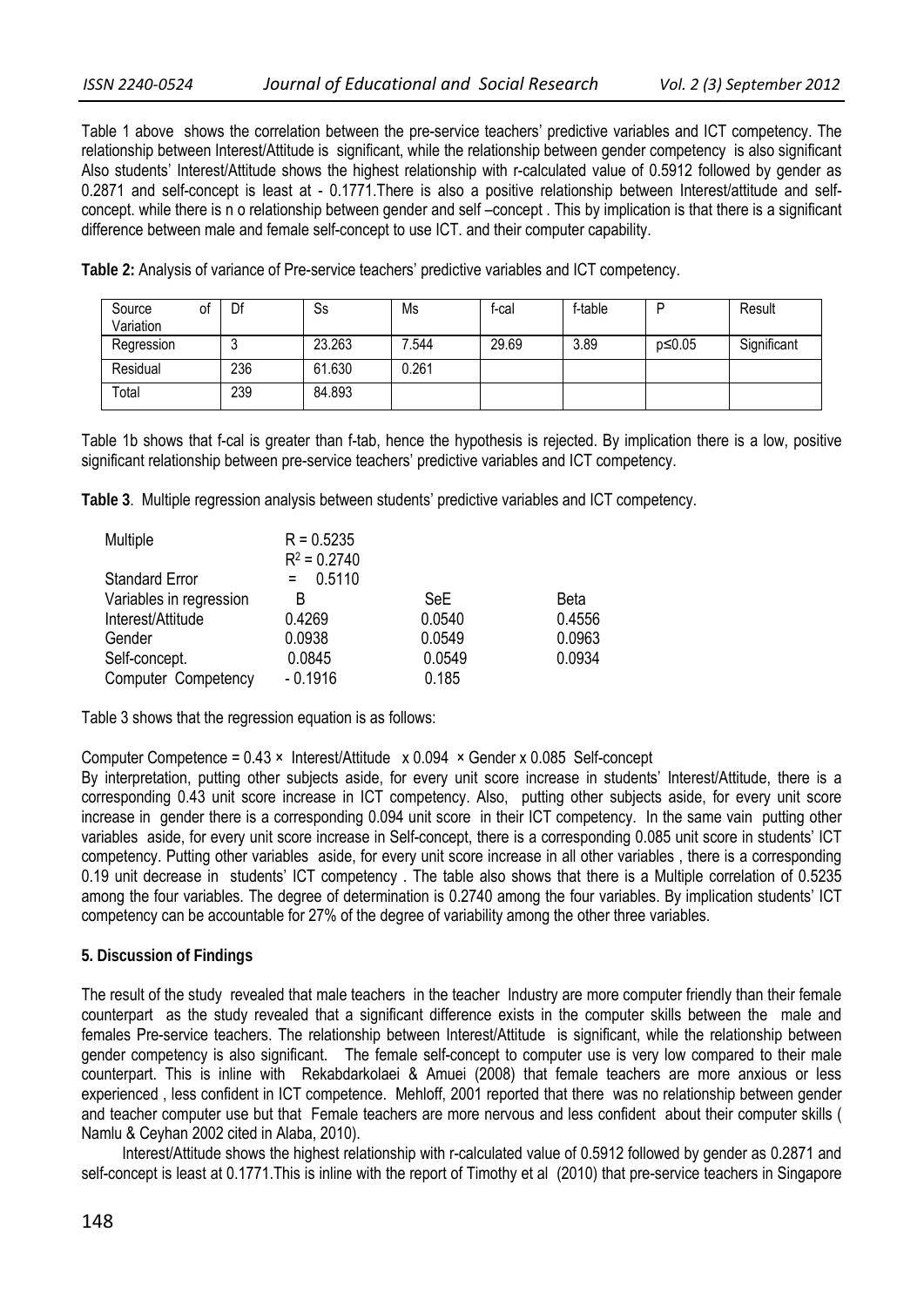had high computer self- efficacy with respect to Basic Computer Skills (BCS) and fair self -efficacy to Web-base Skills (WBS). There is also a positive relationship between Interest/attitude and self-concept of to ICT competency. This is corroborated by the submission of Compeau and Higgins (1995) that an individual's use of technology will be affected by their efficacy ,and that participants with high self-efficacy beliefs, use computer more often and experience less anxiety. This will also be the same for an individual with high self-concept and interest as it is in the outcome of this study. Such beliefs will tend to see themselves as able to use computer technology, while those with low self –efficacy belief tend to become more frustrated and anxious when working with computer . An individual with little interest at using ICT will hesitate to use it when required pedagogically. (Olive & Shapiro 1993) Hence the need to enhance the female teacher trainees self-concept and self-efficacy in ICT so that they can have the confidence to develop the required skills to help them become ICT facilitators when they get to the field.

#### **6. Conclusion**

The study examines the combined contribution computer self- concept , interest/ attitude and gender of Nigerian Universities pre-service teachers towards Interactive Computer Technology (ICT). According to Frances (2005) , the specific skills required for the academic use of ICT can be acquired during secondary education. This emphasizes the importance of this study that the pre service teachers should be well trained on how to make secondary students they are being prepared to teach to acquire the skills required for them for the academic use of ICT either to enhance their study or write examination and pass as the demand is now in almost all external Examinations in Nigeria.

 The outcome of the study shows that the Nigerian undergraduate pre-service teachers had high interest and positive attitude to ICT. There is a low, positive significant relationship between pre-service teachers' predictive variables and ICT competency. The relationship between Interest/Attitude is significant, while the relationship between gender competency is also significant. The female self-concept to computer use is very low compared to their male counterpart. There is also a positive relationship between Interest/attitude and self-concept. while there is no relationship between gender and self –concept. This by implication is that there is a significant difference between male and female self-concept to use ICT. and their computer capability.

#### **7. Recommendation**

There is no other time than now to experience a paradigm shift in the teaching of all subjects in our tertiary institutions from the conventional lecture approach to paperless classroom. Hence the following recommendations are made

1 . Frantic effort should be made to train all our in-service teachers on short course training programs through seminar and workshop

2 The government should show more commitment through proper funding of the Education Section Following the UNESCO recommendation 25% of the national budgets.

3 The schools should be Equipped with enough computer sets to turn the schools around to a computer friendly Environment. This can be achieved through the collaborative efforts of the stake- holders, education agencies and philanthropies.

4 The curriculum planners should take the right step to re-package the education Technology curriculum for the preservice teachers so as to produce the 21<sup>st</sup> century younger teachers who are completely computer literate.

.5 The capacity building training on ICT for the in-service teachers should change from the theoretical impartation of computer skills to more proactive and pragmatic computer interactive approach.

### **References**

Adebusuyi G. (2010): Electronic Governance as leadership strategy in the tertiary Education institution in Nigeria: benefits, Cases Challenges and Benefits paper presented at leadership workshop for Registered Teachers in Tertiary Institution in Nigeria. Lokoja Nov. 22 – 26, 2010.

Andrew L.W: Increasing Teacher Effectiveness Paris UNESCO IIEP, 2004

- Busari T.O. (2006): Use of ICT by university teachers and students, in V.B Owhotu (ed). An introduction to information Technologies in Education, Lagos Siban Books Ltd.
- Compeau D R and Higgins, C A (1995) Computer Self-efficacy: Development of a measure and initial test, MIS Quartertip. Vol. 19 (2) 189-211.

Frances Pedro (2005): Comparing Traditional and ICT – Enriching University Teaching Methods: Evidence from two Empirical Studies. Higher Education in Europe. Vol.30 (3-4) 399-410.